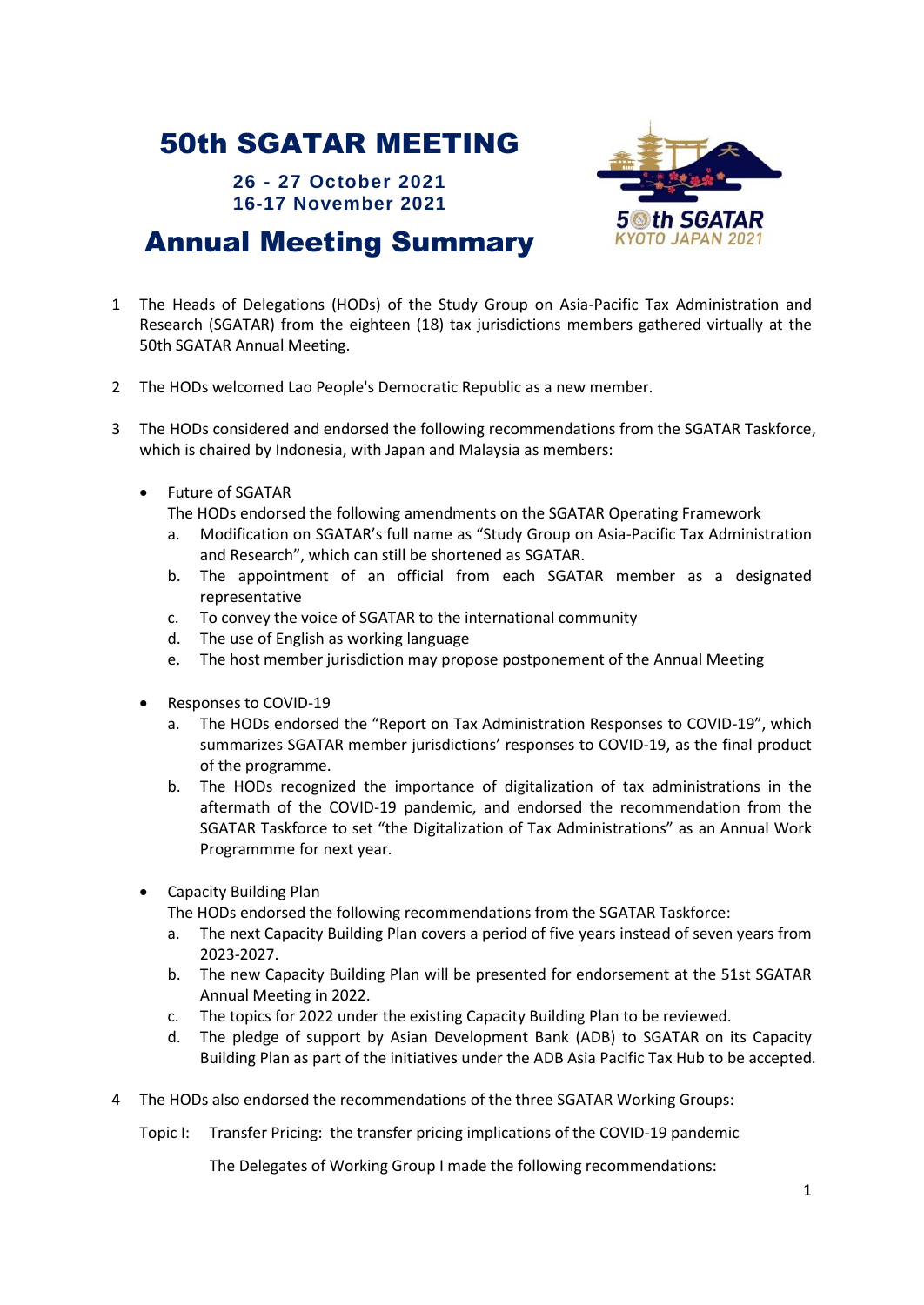- Tax administrations should endeavor to achieve consistency with the OECD's "Guidance on the transfer pricing (TP) implications of the COVID-19 pandemic". Such alignment would seek to provide tax certainty for taxpayers with crossborder related party transactions and prevent the TP disputes that occur when tax administrations hold different views on how the arm's length principle should apply to the related party transaction.
- Tax administrations, to the extent possible, should proactively engage taxpayers to understand the COVID-19 related TP issues faced by them and consider additional domestic guidance on these issues. Tax administrations could also consider public endorsement of the OECD's "Guidance on the transfer pricing implications of the COVID-19 pandemic" to provide clarity and certainty to taxpayers.
- Tax administrations may consider simplifying administrative processes/ requirements for filing of APAs (especially for cases involving COVID-19 issues). Providing guidance to taxpayers with regards to the information (relating to COVID-19) to be provided in an APA application would also be considered helpful.
- Tax administrations should be pragmatic when conducting tax audits especially where taxpayers had exercised good faith in determining the arm's length prices amidst information deficiencies. TP issues arising from COVID-19 could result in increased TP disputes and potentially more MAP applications that may strain the resources of tax administrations and taxpayers.
- Tax administrations should consider effective Mutual Agreement Procedure ("MAP") discussions for TP disputes arising from COVID-19. By doing so, these discussions would be an avenue for tax administrations to address the issues in a non-adversarial manner and minimize / eliminate double taxation for taxpayers.
- Delegates recommended that TP remains as a study topic next year and consideration to be given to examining training topics identified by member jurisdictions such as:
	- "Benefit Test" issue for intragroup services and its application to achieve common understanding among jurisdictions and taxpayers.
	- Sharing of experiences by jurisdictions relating to COVID-19 issues encountered in actual TP cases and approaches taken to address the issues.

## Topic II: Ensuring tax compliance of large/multinational enterprises

Large multinational enterprises are more important to the global economy now than they have ever been before. Ensuring the tax compliance of these enterprises has become an area of increased focus for tax administrations around the world. Often given the size of these enterprises and the issues they face means that tax administrations are required to take a specialised approach.

The discussion from WG II highlighted the following:

- Firstly, all member administration recognise the importance of ensuring the tax compliance of large multinational enterprise operating in their jurisdictions.
- Secondly, the way member administrations approach the large multinational enterprise population is different to other populations. Member administrations recognise the impact large multinationals have on their revenue base, understand the additional complexities involved in ensuring compliance and generally apply additional resources to their large multinational taxpayer tax compliance programs.
- Thirdly, technology advances have made a big difference in the detection of risk for the large multinational enterprise population. Technology advances will